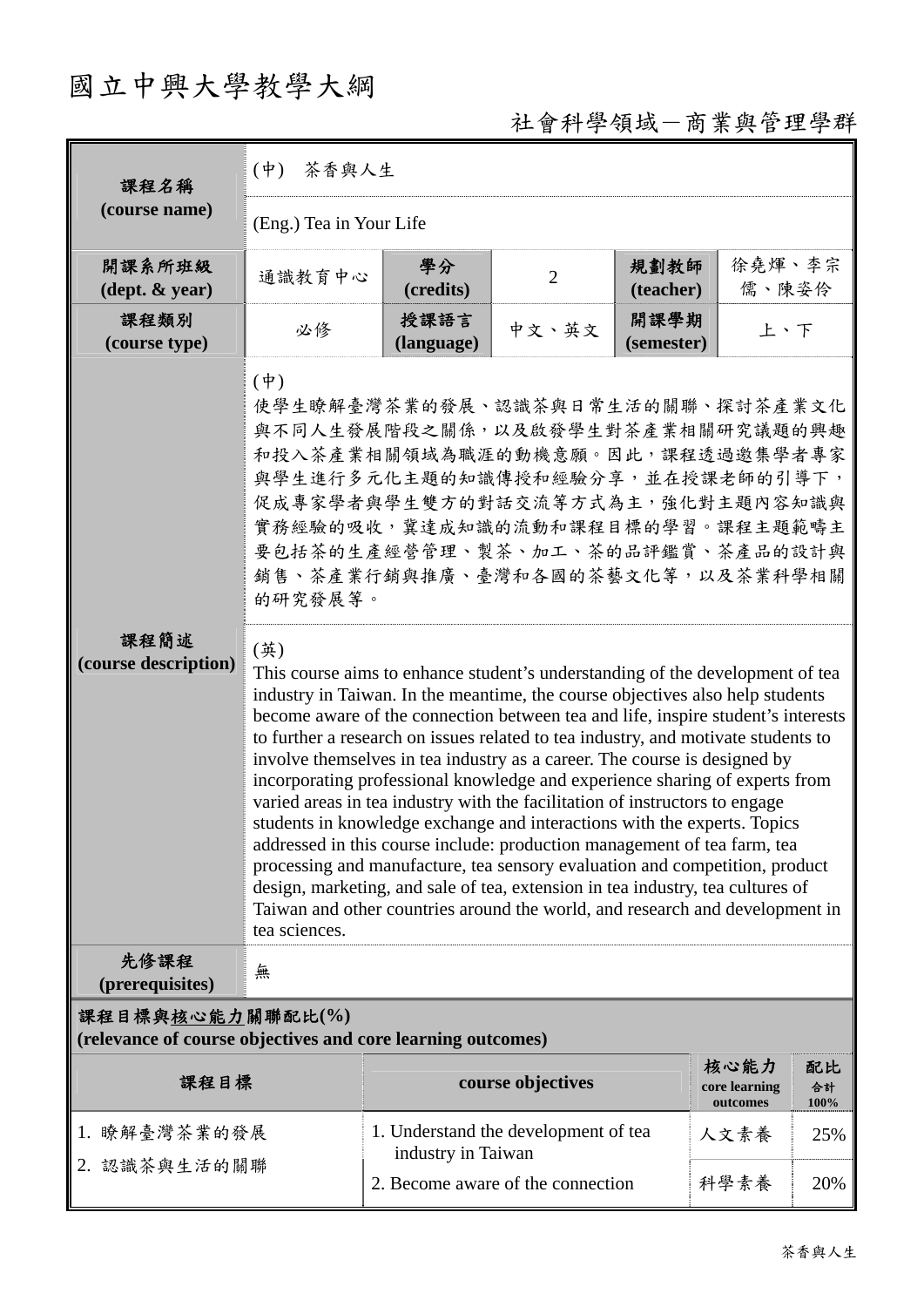| 3. 啟發對茶產業相關研究議題的<br>興趣 | between tea and life<br>溝通能力<br>3. Inspire students to research on issues<br>related to tea industry<br>創新能力<br>4. Motivate students to involve | 25%  |     |
|------------------------|-------------------------------------------------------------------------------------------------------------------------------------------------|------|-----|
| 4. 激發以茶產業相關領域作為職       |                                                                                                                                                 |      | 30% |
| 涯的動機                   | themselves in tea industry as a career                                                                                                          | 國際視野 | 0%  |
|                        |                                                                                                                                                 | 社會關懷 | 0%  |

#### 課程目標之教學方法與評量方法

**(teaching and assessment methods for course objectives)** 

| 教學方法 (teaching methods)      | 學習評量方式 (evaluation)                           |
|------------------------------|-----------------------------------------------|
| 講授、課堂討論、<br>eCampus 的非同步線上討論 | 1. 課堂參與 40%<br>2. 每週心得報告 40%<br>3. 期中書面報告 20% |

## 授課內容(單元名稱與內容、習作 **/** 考試進度、備註) **(course content and homework / tests schedule)**

| 週次             | 主題單元 | 主題                  |  |
|----------------|------|---------------------|--|
| 1              | 課程總論 | 茶香與人生的課程介紹          |  |
| $\overline{2}$ |      | 臺灣茶業發展之細說從頭         |  |
| 3              | 論茶   | 臺灣茶產業的輔導政策          |  |
| $\overline{4}$ |      | 茶與健康                |  |
| 5              | 產茶   | 臺灣的茶鄉               |  |
| 6              |      | 從茶園、茶廠到茶產業          |  |
| 7              |      | 茶業品牌行銷              |  |
| 8              |      | 茶的創意行銷              |  |
| 9              | 期中考週 | 小組報告:「大家來找茶:世界特色茶區」 |  |
| 10             |      | 茶藝之美面面觀             |  |
| 11             | 品茶   | 臺灣茶的品評與比賽評鑑         |  |
| 12             |      | 沏一壺好茶:談茶論壺          |  |
| 13             |      | 來一杯茶飲:手搖茶飲料         |  |
| 14             | 享茶   | 人生茶禮與生活美學           |  |
| 15             |      | 泡茶大觀園               |  |
| 16             |      | 茶之旅:茶與觀光休閒          |  |
| 17             |      | 臺灣茶文化:傳承臺灣在地好茶      |  |
| 18             | 期末考週 | 大家來講茶:學習的反思分享       |  |